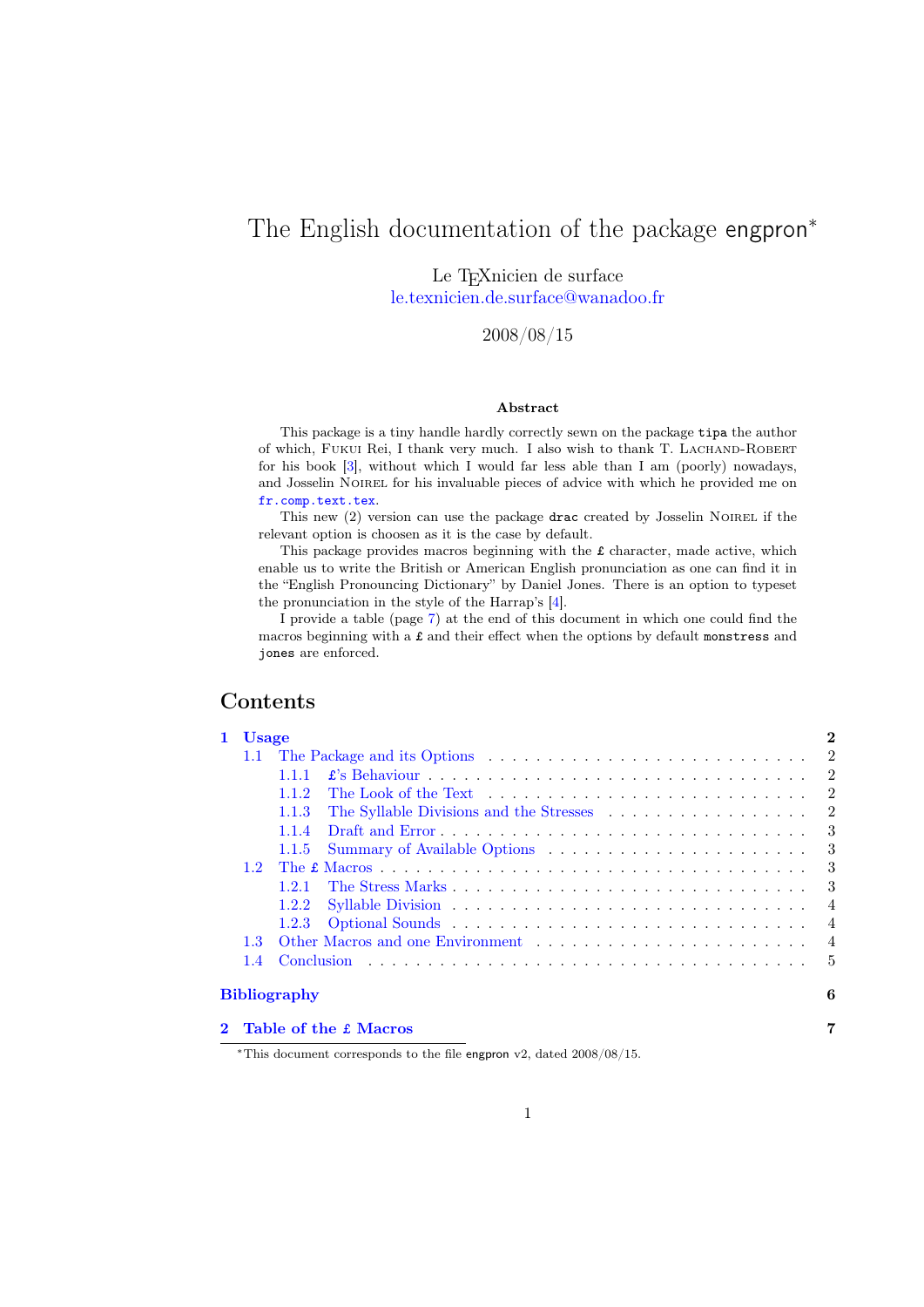# <span id="page-1-6"></span><span id="page-1-0"></span>1 Usage

This package loads tipa, with which one can write with the API<sup>[1](#page-1-5)</sup> through L<sup>AT</sup>EX. It provides some macros which enable one to typeset the British or American English pronunciation  $\dot{a}$ la JONES  $[1]$  (default) or as HARRAP  $[4]$  with the package option HARRAPS.

The drac package is used by default to make of  $\pounds$  a robust (in LAT<sub>EX</sub> parlance) active character.

# <span id="page-1-1"></span>1.1 The Package and its Options

Here come the options of engpron. You can load engpron with e. g. \usepackage[wild]{ engpron}.

I have tried to group the options according to their effect.

### <span id="page-1-2"></span>1.1.1 £'s Behaviour

WILD By default or with the option WILD this package makes the character  $\mathbf f$  active et redefines it to enable the definition of macros such as £a and their usage in all the text. It also enables us to obtain a uniform presentation of the pronunciation with the macro  $\prod_{text in}$  $API$ ). If you prefer, you can chose the option TAME which reestablish the character  $\pounds$  in its TAME usual category in the encoding given by fontenc  $[\langle T1 \rangle]$  i. e. makes it active and makes it print the symbol of the pound. You will have to use either the macro  $\P{ron{\texttt{text}}\{next in API\}}$ or  $\PRON{\text{int} API}\$  — and thus obtain the presentation ensured by  $\pron$  — or the environment LivreActive in which £ is active.

DRAC By default or explicitly with option DRAC this package uses the drac package to turn  $\pounds$ into a *robust* active character where *robust* has the meaning it has in the context of  $LAT$ <sub>F</sub>X

NODRAC moving arguments. The opposite option is NODRAC with which drac is not loaded and  $\pounds$ 

## <span id="page-1-3"></span>1.1.2 The Look of the Text

keeps the definition given in the version 1.

- jones By default engpron enforces the option jones and so gives the presentation of the final "r"  $[a^r]$  and of the optional sounds according to [\[1\]](#page-5-3). You then obtain  $[n^{\circ}n]$  for the "schwa  $\vartheta$ " and [at fall for optional "t".
- HARRAPS There is also the option HARRAPS which then gives the presentation which you find in  $[4]$ : the optional sounds are given in parenthesis and the final "r" looks like this r. Moreover [o] denotes what Jones  $[1]$  writes  $[\infty]$ .

## <span id="page-1-4"></span>1.1.3 The Syllable Divisions and the Stresses

The package offers many options supporting the syllable division. With option HYPHENABLE you allow LATEX to cut words on the explicit marks of syllable division — see below £k, page [4](#page-3-0) — and on the marks of primary or secondary stresses —  $\texttt{fb}$ ,  $\texttt{EB}$ ,  $\texttt{fh}$  et  $\texttt{EH}$ . In such a case I will say that the marks of syllable divisions and of stresses ar *cuttable*.

With the option UNHYPHENABLE you forbid the cutting of words on those marks. Those UNHYPHENABLE marks are then said to be *uncuttable*. To keep the behaviour of the preceding version, the option UNHYPHENABLE is the default.

visible You can chose between option visible and option invisible. With the first, visible,

<span id="page-1-5"></span><sup>1.</sup> Alphabet Phonétique International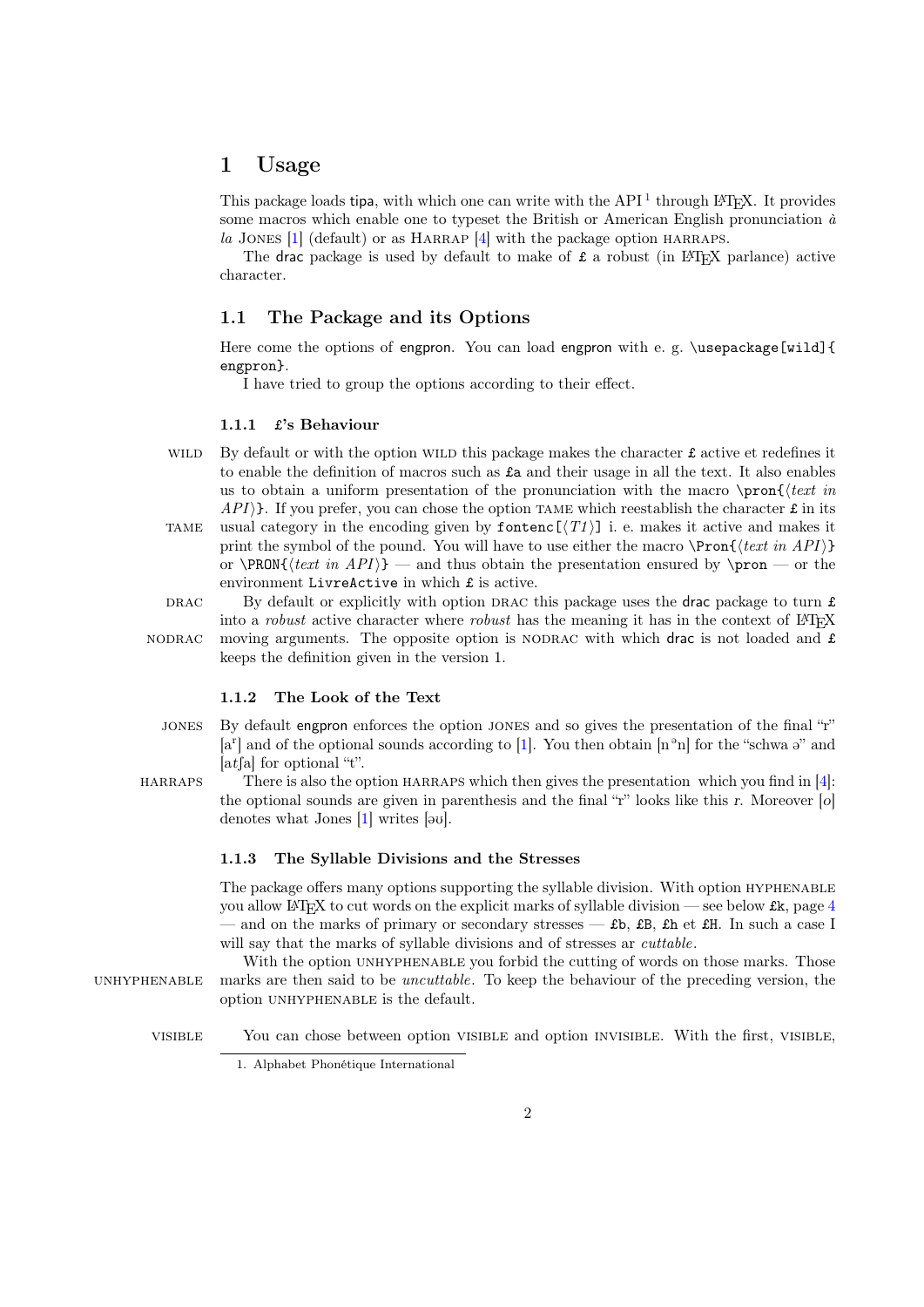<span id="page-2-4"></span>the macro of syllable division  $\pounds k$  produces a glyph which is defined by  $\Epsilon$ PSyllabeMarque — macro that you can redefine with \renewcommand and which by default gives a plain dot. When you enforce option INVISIBLE, the macro  $\pounds$ k produces no glyph but is un/cuttable according to the chosen option between hyphenable and unhyphenable.

monstress engpron offers two other options: monstress which is the default and tipastress. They are mutually exclusive and set the glyphs which present the primary and secondary stresses.  $The user can redefine with \verb|\renewcommand| the macros used by default — \verb|\Encentprincipal|$ and  $\Epsilon$  accentsecondaire — and thus replace the default glyphs I provide. With the first, and default, option you obtain  $\lceil$  and  $\rceil$  as glyphs of primary and secondary stress respectively; with the second option you obtain ' and , respectively, glyphs provided by tipa.

#### <span id="page-2-0"></span>1.1.4 Draft and Error

FINAL Some macros, *viz.*  $\mathbf{f}K$ ,  $\mathbf{f}m$ , and  $\mathbf{f}M$ , await a letter to determine what they have to do. However DRAFT all the letters are not suitable. With option FINAL which is the opposite of DRAFT engpron doesn't produce anything in the document but emits a warning you can find in the .log nice file if you have choosen option nice or stops on an error if option tough is enforced. With tough option draft you can read, in the document, the following "message" ?!<\*>!? where \* plays here the role of the erroneous character.

## <span id="page-2-1"></span>1.1.5 Summary of Available Options

| To sum it up:                          |                         |                                   |  |  |  |  |  |  |  |  |
|----------------------------------------|-------------------------|-----------------------------------|--|--|--|--|--|--|--|--|
| The default option                     | and the opposite option | act on                            |  |  |  |  |  |  |  |  |
| <b>WILD</b>                            | <b>TAME</b>             | active status of £                |  |  |  |  |  |  |  |  |
| <b>DRAC</b>                            | <b>NODRAC</b>           | robustness of £                   |  |  |  |  |  |  |  |  |
| <b>JONES</b>                           | <b>HARRAPS</b>          | notation of the pronunciation     |  |  |  |  |  |  |  |  |
| <b>MONSTRESS</b>                       | <b>TIPASTRESS</b>       | notation of stresses              |  |  |  |  |  |  |  |  |
| <b>UNHYPHENABLE</b>                    | <b>HYPHENABLE</b>       | creation of discretionary break   |  |  |  |  |  |  |  |  |
| <b>VISIBLE</b>                         | <b>INVISIBLE</b>        | visibility of syllable divisions  |  |  |  |  |  |  |  |  |
| In case of an error with £K, £M, or £m |                         |                                   |  |  |  |  |  |  |  |  |
| FINAL                                  | <b>DRAFT</b>            | written trace in the doc          |  |  |  |  |  |  |  |  |
| <b>NICE</b>                            | TOUGH                   | T <sub>F</sub> X warning or error |  |  |  |  |  |  |  |  |
|                                        |                         |                                   |  |  |  |  |  |  |  |  |

# <span id="page-2-2"></span>1.2 The £ Macros

I will now present the macros the name of which begins with £.

To create these macros I used once again the book [\[3\]](#page-5-0) by T. Lachand-Robert. It's from its example of macros using § to write greek letters that came the idea of doing something on the same line to denote the pronunciation of English words. I needed that then for I was teaching maths in English to French pupils in "Euro" section. I found bits every now and then which gave me the means of creating macros such as \EP@haut.

In this section I present just some of the macros which are all given in the table on page [7.](#page-6-0)

## <span id="page-2-3"></span>1.2.1 The Stress Marks

 $£h$  You will obtain the stress marks — as defined by the option TIPASTRESS or MONSTRESS  $\pounds$ H — with, for the primary stress  $\pounds$ h or  $\pounds$ H and for the secondary stress with  $\pounds$ b or  $\pounds$ B. The £b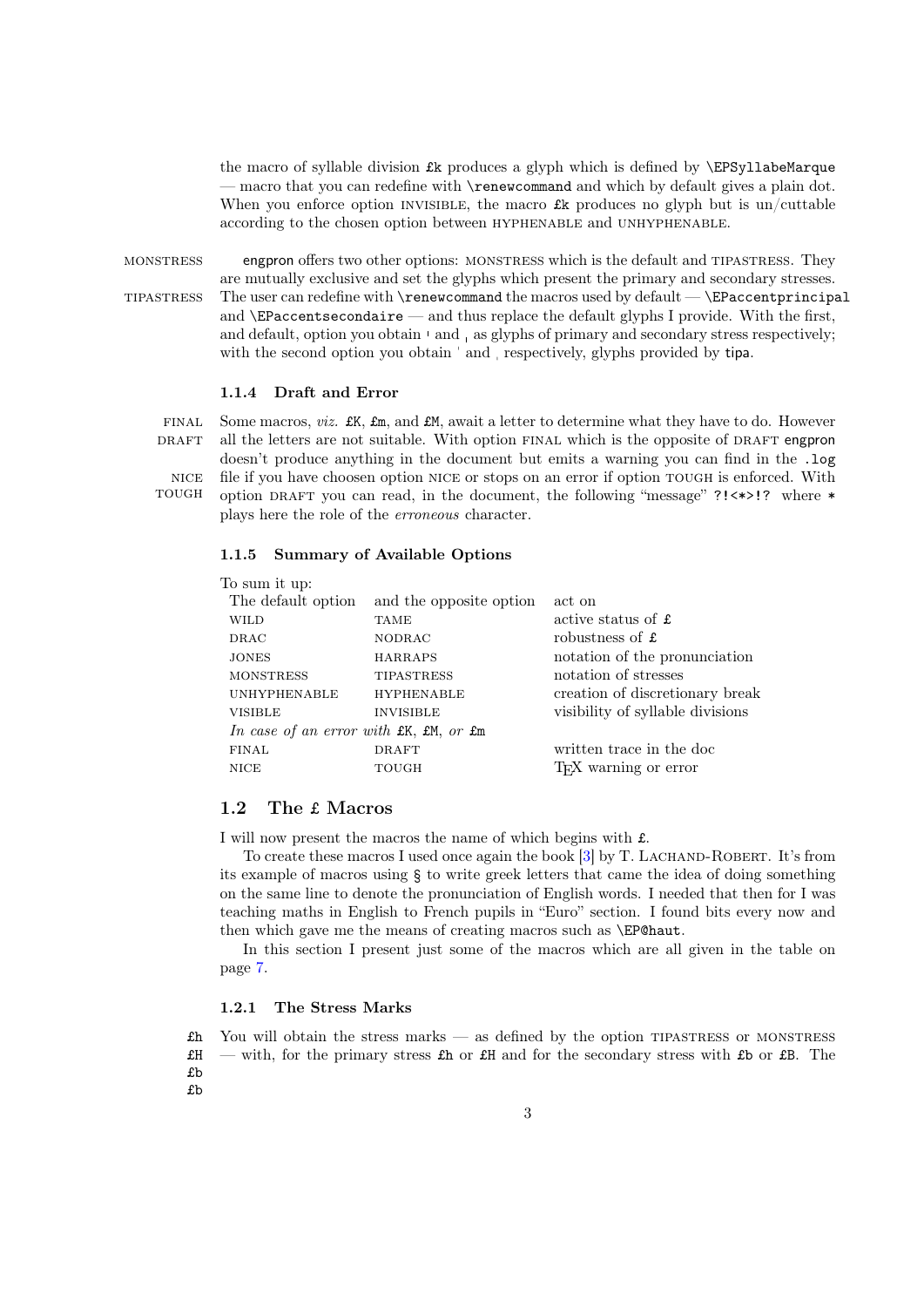<span id="page-3-3"></span>£B "rationale" for them are, in French, h for haut and b for bas but I think it is safe to think to high and below.

From version 2, when option hyphenable have been chosen these stress marks are cuttable i. e. they give  $T_F X$  discretionary breaks.

# <span id="page-3-0"></span>1.2.2 Syllable Division

What pertains to syllable division, i. e. marking the limits of the syllables, is introduced in version 2 of the package.

\EPSyllabeCoupure You may want, or need, to show the limits of the syllables of words as you can see it in the Jones [\[1\]](#page-5-3). To this effect, the package provides one macro \EPSyllabeCoupure linked to the £k macro. Its behaviour is controlled by the following pairs of opposite options: hyphen- $ABLE/UNHYPHENABLE$  and  $VISIBLE/INVISIBLE$ . With HYPHENABLE the macro gives T<sub>E</sub>X a discretionary break which it doesn't with option UNHYPHENABLE. With option VISIBLE  $E$ k \EPSyllabeMarque produces the glyph determined by \EPSyllabeMarque whereas with invisible it produces nothing.

> By default, \EPSyllabeMarque is equal to a period (full stop). You should take care of the fact that, for \EPSyllabeMarque is an argument of \discretionary, it suffers some restrictions such as e. g. to not contain maths.

£KX Whatever are the enforced options, you can always give TEX a discretionary break with £KX which doesn't produce any glyph so £KX is cuttable and invisible. With £KB and £KH £KB you get respectively primary and secondary cuttable stress marks. With £Kk you get an £KH always visible and uncuttable syllable division mark. Lastly £KK produces an always visible

£KK and cuttable syllable division mark. The look of the marks is as a matter of course set by \EPSyllabeMarque. You will have remarked that lower case letters are linked to uncuttable marks and upper case letters to *cuttable* ones. I have feel no urge to provide a **£Kx** which would have done strictly nothing, I tend to believe that then a void string is largely enough.

## <span id="page-3-1"></span>1.2.3 Optional Sounds

**£X** To note optional sounds you will use the **£X** macro as in  $\mathbf{f}(\mathbf{x})$  for  $\mathbf{f}(\mathbf{x})$  must be followed by a single letter. The macro doesn't work if followed by a group. It normally can deal with the optional sounds of the English language. It makes the difference, when option JONES is enforced, between the letter "e" which gives  $\lceil \cdot \rceil$  and the others such as "t" which gives  $[t]$  with  $\pounds Xe$  and  $\pounds Xt$  respectively.

To denote the final and — to use Jones' term — potential " $r$ " which is pronounced, in £Z British English, when followed by a word beginning by a vowel, you will use £Z which is redefined when option HARRAPS is chosen, see  $1.1.2$ .

# <span id="page-3-2"></span>1.3 Other Macros and one Environment

I give the user an easy access to some macros which enable us to set some details of presentation. You can redefine them with \renewcommand and so doing obtain your own style.

As already said above — see MONSTRESS — the macros  $\E$ Paccentprincipal and \EPaccentsecondaire define the glyphs obtained with £H and £B respectively.

\EPAccentCoupure Since version 2 the \EPAccentCoupure macro set the behaviour of the stress marks when there is a break. The default is to keep the stress mark with the text which begins the new line i. e.  $_{1}$ hai.f<sup>3</sup>n <sup>i</sup>er. $\int$ <sup>3</sup>n is cut, if necessary, as  $_{1}$ hai.f<sup>3</sup>n | <sup>1</sup>er. $\int$ <sup>3</sup>n.

Since version 2 the  $\EPSy11ab$ eMarque set the mark for syllable division and  $\EPSy11ab$ e \EPSyllabeCoupure Coupure defines the behaviour of the mark in case of break. Default is to keep the mark at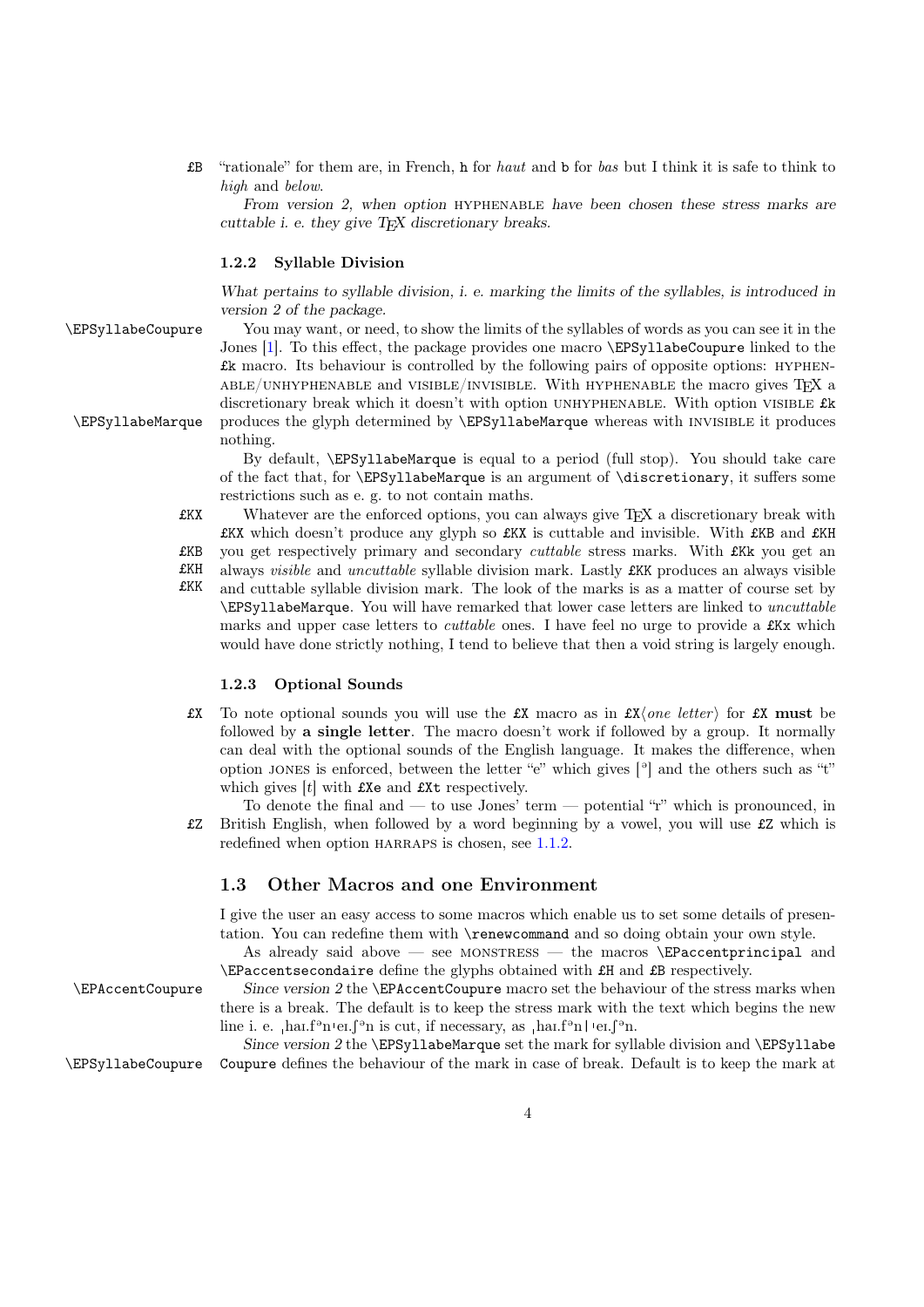<span id="page-4-1"></span>

| <b>\EPouvrante</b><br><b>\EPfermante</b><br>\EPtextestyle | the end of the line so $\text{that} \mathbf{f}^{\circ}$ is cut in $\text{that} \mathbf{f}^{\circ}$ n.<br>The macros \EPouvrante (opening) and \EPfermante (closing) define what precedes<br>and follows the pronunciation. The macro \EPtextestyle defines the style of the text of<br>the pronunciation. By default, the first two macros give $[$ and $]$ ; $\triangle$ EPtextestyle is defined<br>as $\rm\{m\,ly\uparrow\$                                                             |
|-----------------------------------------------------------|-------------------------------------------------------------------------------------------------------------------------------------------------------------------------------------------------------------------------------------------------------------------------------------------------------------------------------------------------------------------------------------------------------------------------------------------------------------------------------------------|
| $\gamma$                                                  | In what follows I will write that "the pound is active" to mean that the character $\hat{\mathbf{r}}$ is<br>active and is not defined to produce the glyph of the pound sterling but to give the macro<br>beginning with $\pounds$ . In all other cases I will write that "the pound is inactive".<br>Those three macros are used by \pron and \PRON to produce a uniform presentation<br>whatever the contexte and the activity of the pound. The macro $\prod_{\text{text}}$ produces a |
| \PRON                                                     | presentation of the pronunciation as you can find it usually after a word in a text. You will<br>use it when "the pound is active." You will then write \pron{ma£i} to obtain [mai].<br>When "the pound is inactive" you will use $\PRON\{\text{text}\}\$ to obtain the same result. In<br>fact as in this document I've loaded the package engpron with option TAME I've obtained,<br>in the preceding paragraph, [mai] with <b>\PRON{ma£i}</b> . And now I've said it all!              |
| \ActiveLaLivre                                            | Lastly when the pound is inactive, $\Pron{\text{text}}$ give the means of enter API without<br>the presentation given by \pron. With \Pron{fHffinfkfifkgfen} you will simply obtain<br>'fin.i.gan without "decoration."<br>The macro \ActiveLaLivre makes the pound active, it is used by \Pron, \PRON, and<br>the following environment. You can use it for example in a array $-$ with the package array<br>— to make the pound active in a column.                                     |
| \MakeHyphenable<br>\MakeUnHyphenable                      | To conclude, with the antagonistic macros \MakeHyphenable/\MakeUnHyphenable you<br>can thwart the effect of options HYPHENABLE/UNHYPHENABLE.<br>\MakeHyphenable redefines the macros linked to £H, £h, £B, £b, and £k in order that they<br>produce cuttable marks. \MakeUnHyphenable redefines them to obtain uncuttable marks.                                                                                                                                                          |
| \MakeVisible<br>\MakeInVisible                            | The visibility of £k is not modified.<br>Other pair of opposite macros: \MakeVisible/\MakeInVisible. The macro \MakeVi<br>sible redefines the macro linked to £k to make it produce visible marks, \MakeInVisible<br>does the opposite. The cuttability of £k is not modified.                                                                                                                                                                                                            |

# <span id="page-4-0"></span>1.4 Conclusion

You will notice, if you look at the table [2](#page-6-0) or the code of this package, that there remain place to define other macros using an active pound.

First of all some letters are not used and e. g. £S does nothing. On the other hand, you can define other macros with more than one letter behind  $\pounds$  but you will have to type £{aeiou} to use a macro the true name of which would be  $\lambda$ £aeiou. I do believe it should be kept for macros with a substantial effect ;-).

As a conclusion, I will freely admit that the chosen code is not necessarily optimal. Actually, I have made it along in view of my needs and I cannot say that there is a general rule for organization. Nevertheless you will be able to notice some efforts made towards systematization.

You should feel free to make changes you want as long as — in accord with the license under which this package is made available — you change its name. You can, if you prefer, ask for modification and I will try to make it according to your requirement if feasible but I make no promise to be quick and clever.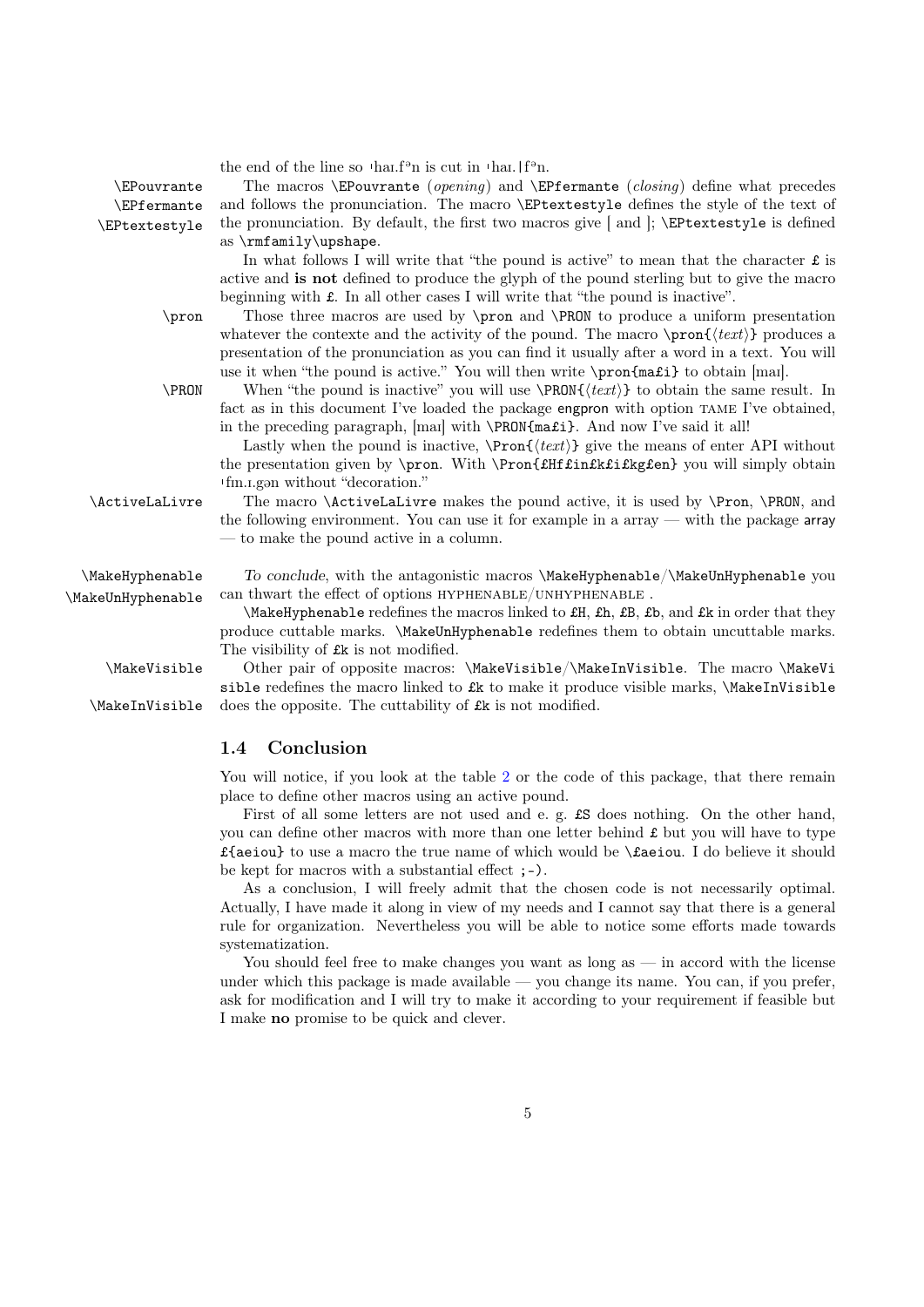# References

- <span id="page-5-3"></span><span id="page-5-2"></span>[1] Daniel Jones †. English Pronouncing Dictionary. 15th Edition. This major new edition edited by Peter Roach & James Hartman. Cambridge University Press, 1997. isbn : 0-521-45903-6
- [2] Daniel JONES  $\dagger$ . *English Pronouncing Dictionary*. Cambridge University Press, 1991.
- <span id="page-5-0"></span>[3] T. LACHAND-ROBERT. La maîtrise de TEX et L<sup>AT</sup>EX. Masson, Paris, Milan, Barcelone, 1995. isbn : 2-225-84832-7.
- <span id="page-5-1"></span>[4] J. E. Manson, M.A. Harrap's New Shorter French And English Dictionary. Revised edition  $\odot$  George G. Harrap & Co. Ltd. 1967. Bordas diffuseur, 1980. isbn : 0 245 59062 5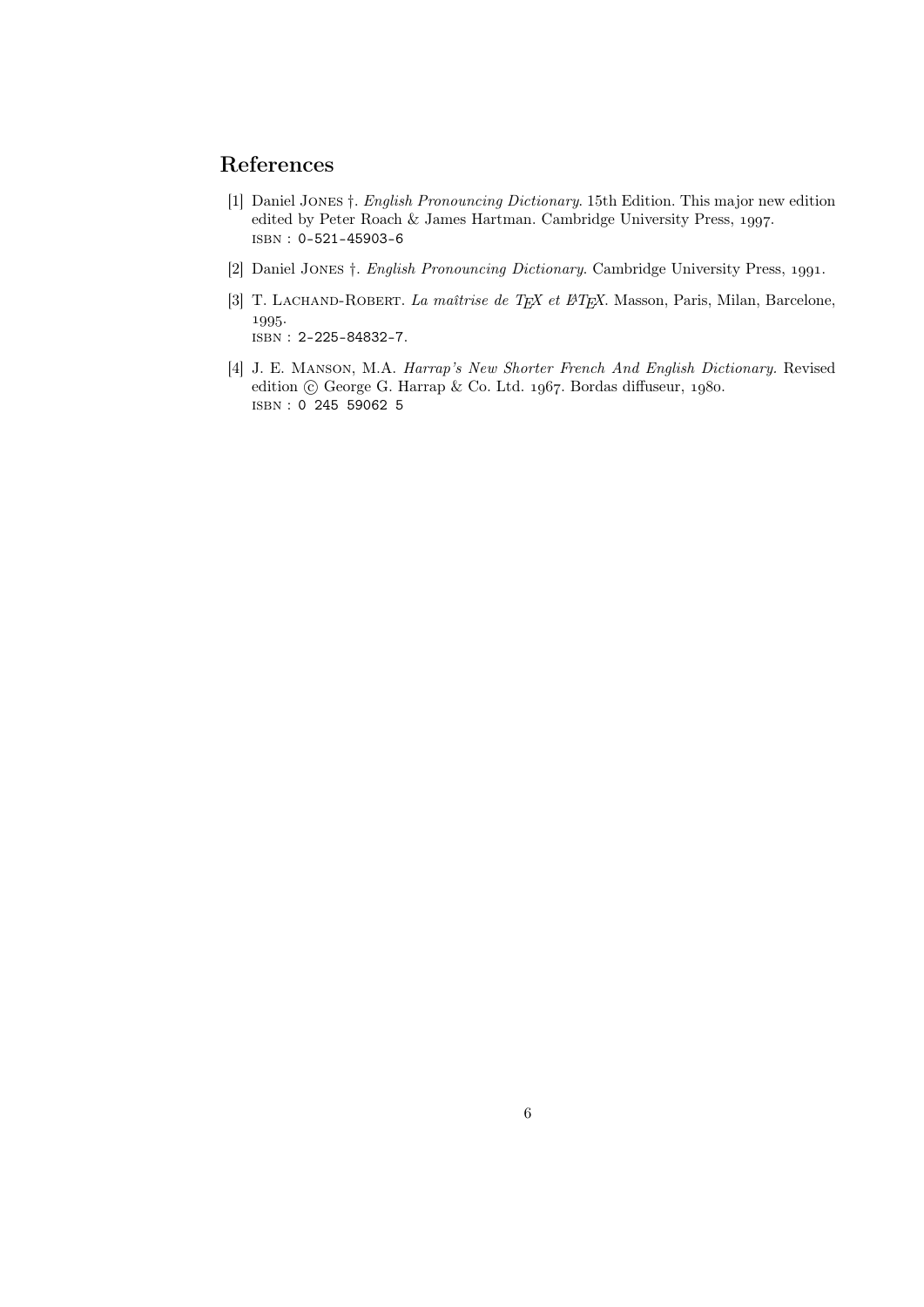# <span id="page-6-0"></span>2 Table of the £ Macros

| <b>Vowels</b>           |                    |             |                                        |                                      |                                                                                                                                                                                                                                                                                                                                                                                                                |     |                         |  |  |  |  |
|-------------------------|--------------------|-------------|----------------------------------------|--------------------------------------|----------------------------------------------------------------------------------------------------------------------------------------------------------------------------------------------------------------------------------------------------------------------------------------------------------------------------------------------------------------------------------------------------------------|-----|-------------------------|--|--|--|--|
| £a                      | æ                  | £A          | $\alpha$ .                             | £e                                   | $\Theta$                                                                                                                                                                                                                                                                                                                                                                                                       | £E  | 3 <sup>7</sup>          |  |  |  |  |
| £i                      | I                  | £I          | $i\mathbf{r}$                          | £o                                   | $\overline{D}$                                                                                                                                                                                                                                                                                                                                                                                                 | £O  | $\overline{\mathrm{C}}$ |  |  |  |  |
| £u                      | U                  | £U          | u:                                     | £v                                   | $\Lambda$                                                                                                                                                                                                                                                                                                                                                                                                      | £x  | 3                       |  |  |  |  |
| £c                      | $\overline{O}$     | £C          | $\alpha$                               | £у                                   | $\overline{\partial}^{\iota}$                                                                                                                                                                                                                                                                                                                                                                                  |     |                         |  |  |  |  |
| Diphthongs              |                    |             |                                        |                                      |                                                                                                                                                                                                                                                                                                                                                                                                                |     |                         |  |  |  |  |
| $\text{fp}$             | $\overline{\rm a}$ | $f_{q}$     | $\overline{\rm eI}$                    | £r                                   | 1C                                                                                                                                                                                                                                                                                                                                                                                                             | £P  | $e\Theta$               |  |  |  |  |
| £Q                      | GI                 | £R          | <b>GU</b>                              | £w                                   | ΟG                                                                                                                                                                                                                                                                                                                                                                                                             | £W  | $a\sigma$               |  |  |  |  |
| £V                      | ΟU                 |             |                                        |                                      |                                                                                                                                                                                                                                                                                                                                                                                                                |     |                         |  |  |  |  |
| Consonants              |                    |             |                                        |                                      |                                                                                                                                                                                                                                                                                                                                                                                                                |     |                         |  |  |  |  |
| £d                      | $\mathrm{d}z$      | £f          | θ                                      | £j                                   | 3                                                                                                                                                                                                                                                                                                                                                                                                              | f1  | $\frac{1}{1}$           |  |  |  |  |
| £n                      | ŋ                  | $f_{\rm S}$ | $\int$                                 | £t                                   | $\mathrm{tf}$                                                                                                                                                                                                                                                                                                                                                                                                  | £z  | $\delta$                |  |  |  |  |
| £T                      | $\mathrm{t}$       | £L          | $\frac{1}{2}$                          |                                      |                                                                                                                                                                                                                                                                                                                                                                                                                |     |                         |  |  |  |  |
| <b>Stresses</b>         |                    |             |                                        |                                      |                                                                                                                                                                                                                                                                                                                                                                                                                |     |                         |  |  |  |  |
| £b                      | L                  | £B          |                                        | £h                                   | $\overline{\phantom{a}}$                                                                                                                                                                                                                                                                                                                                                                                       | £H  | $\overline{1}$          |  |  |  |  |
| £Kb                     | Ĺ                  | £KB         |                                        | £Kh                                  | $\begin{array}{c} \rule{0pt}{2ex} \rule{0pt}{2ex} \rule{0pt}{2ex} \rule{0pt}{2ex} \rule{0pt}{2ex} \rule{0pt}{2ex} \rule{0pt}{2ex} \rule{0pt}{2ex} \rule{0pt}{2ex} \rule{0pt}{2ex} \rule{0pt}{2ex} \rule{0pt}{2ex} \rule{0pt}{2ex} \rule{0pt}{2ex} \rule{0pt}{2ex} \rule{0pt}{2ex} \rule{0pt}{2ex} \rule{0pt}{2ex} \rule{0pt}{2ex} \rule{0pt}{2ex} \rule{0pt}{2ex} \rule{0pt}{2ex} \rule{0pt}{2ex} \rule{0pt}{$ | £KH | $\overline{1}$          |  |  |  |  |
| Syllable division       |                    |             |                                        |                                      |                                                                                                                                                                                                                                                                                                                                                                                                                |     |                         |  |  |  |  |
| £k                      |                    | £Kk         |                                        | £KK                                  |                                                                                                                                                                                                                                                                                                                                                                                                                | £KX |                         |  |  |  |  |
| French nasalised vowels |                    |             |                                        |                                      |                                                                                                                                                                                                                                                                                                                                                                                                                |     |                         |  |  |  |  |
| French pronunciation    |                    |             |                                        |                                      |                                                                                                                                                                                                                                                                                                                                                                                                                |     |                         |  |  |  |  |
| £Ma                     | $\tilde{\alpha}$   | £Mi         | $\tilde{\epsilon}$                     | £Mo                                  | $\tilde{O}$                                                                                                                                                                                                                                                                                                                                                                                                    | £Mu | $\tilde{\alpha}$        |  |  |  |  |
| English pronunciation   |                    |             |                                        |                                      |                                                                                                                                                                                                                                                                                                                                                                                                                |     |                         |  |  |  |  |
| £ma                     | $\tilde{\alpha}$   | £mi         | $\tilde{\mathop{\mathrm{e}}\nolimits}$ | $\texttt{fmo}$   $\tilde{\text{or}}$ |                                                                                                                                                                                                                                                                                                                                                                                                                | £mu | $\tilde{3}$ :           |  |  |  |  |